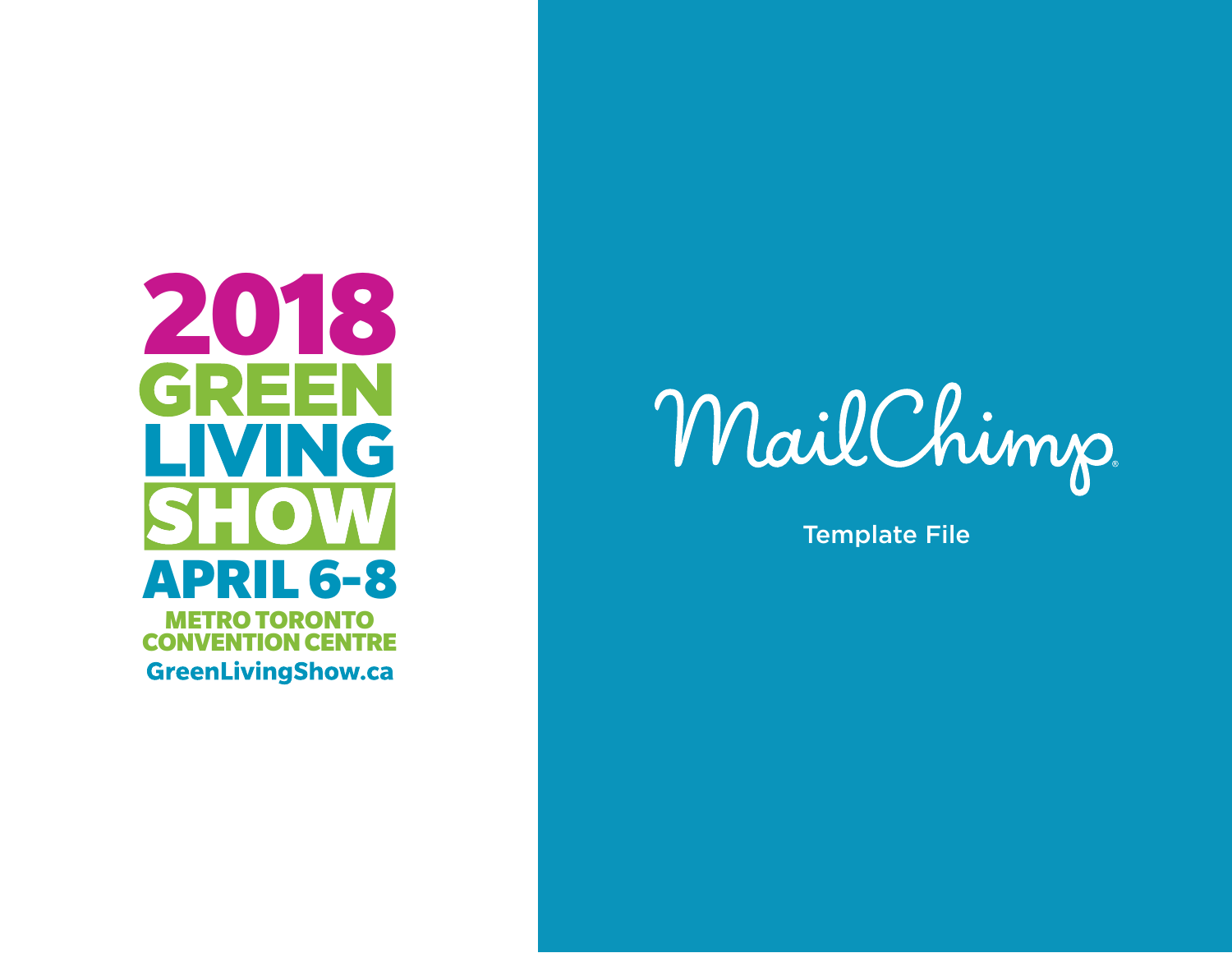# **Do you have a MailChimp Newsletter?**

MailChimp users can use this pre-built Green Living Show template to easily promote their presence at the Show to subscribers. Don't forget to include your booth number!

[Click here to get started!](https://us12.admin.mailchimp.com/templates/share?id=49837809_92c373a042ee2937dc22_us12)

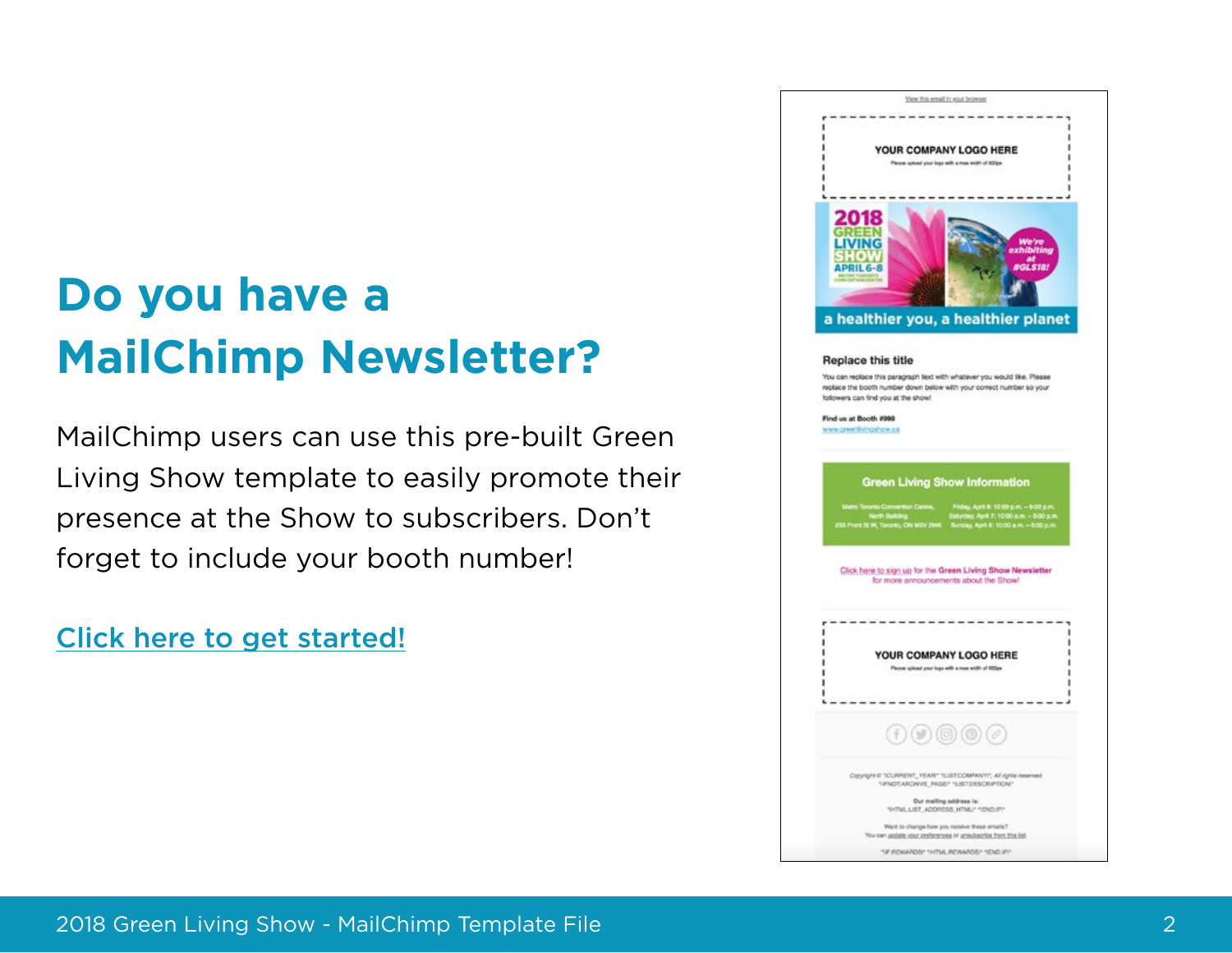| Сатрация.<br>Reports<br>Templates:<br>Lists                                                                                 | O(1)            | $\alpha$<br>$v$ seg    |
|-----------------------------------------------------------------------------------------------------------------------------|-----------------|------------------------|
| Template '2018 Green Living Show Exhibitor Template' Added.                                                                 |                 |                        |
| Templates<br>$Q_1$<br>o<br>Folders w<br>Sottly : Newestfrom w .<br>Search saved her grants.                                 | Contart Meniger | <b>Create Template</b> |
| ο<br>2018 Green Living Show Exhibitor Template<br>(1, 2)<br>Last edited on Mar 15, 2018 3:25 pm<br>æ<br>Drag and drop<br>ست |                 | life =                 |
|                                                                                                                             |                 |                        |
|                                                                                                                             |                 |                        |
|                                                                                                                             |                 |                        |
|                                                                                                                             |                 |                        |

**Step 1 Step 2**

| Templates:<br>Сатрацта        | $-1.085$<br>Reports                                                                                                                         | O(1)<br>$\mathbb Q$<br>my<br>$\sim$ |
|-------------------------------|---------------------------------------------------------------------------------------------------------------------------------------------|-------------------------------------|
| Campaigns                     |                                                                                                                                             | <b>Create Campag</b>                |
| <b>C</b> Recent<br>++ Orgoing | C) Find a carriering by name, type, or list                                                                                                 | Sert by<br>Last updated             |
| $2$ but                       |                                                                                                                                             |                                     |
| $J$ . Completed               |                                                                                                                                             |                                     |
| C) Create Falder              | No campaigns yet<br>When you create an email or ad, it'll show up here.                                                                     |                                     |
|                               | Ready to get started?<br>Our automated welcome email makes it easy to send a friendly helio or say thank you<br>when people join your list. |                                     |
|                               | 193.04                                                                                                                                      |                                     |
|                               |                                                                                                                                             |                                     |

Your new template should now be loaded into your templates folder.

Start your new campaign.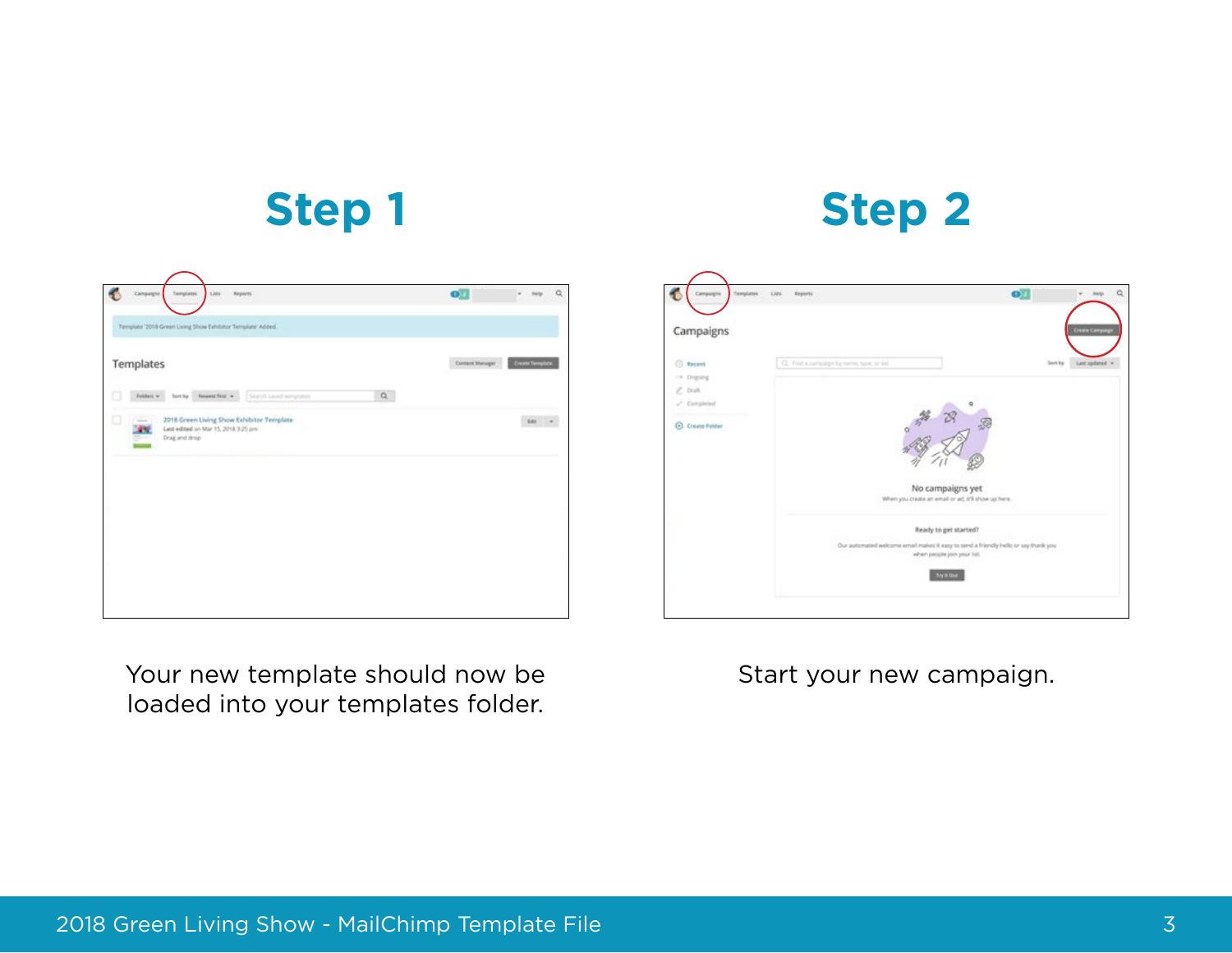### **Step 3 Step 4**



Choose to "Create an Email" Name your new Campaign



and click "begin"

2018 Green Living Show - MailChimp Template File 4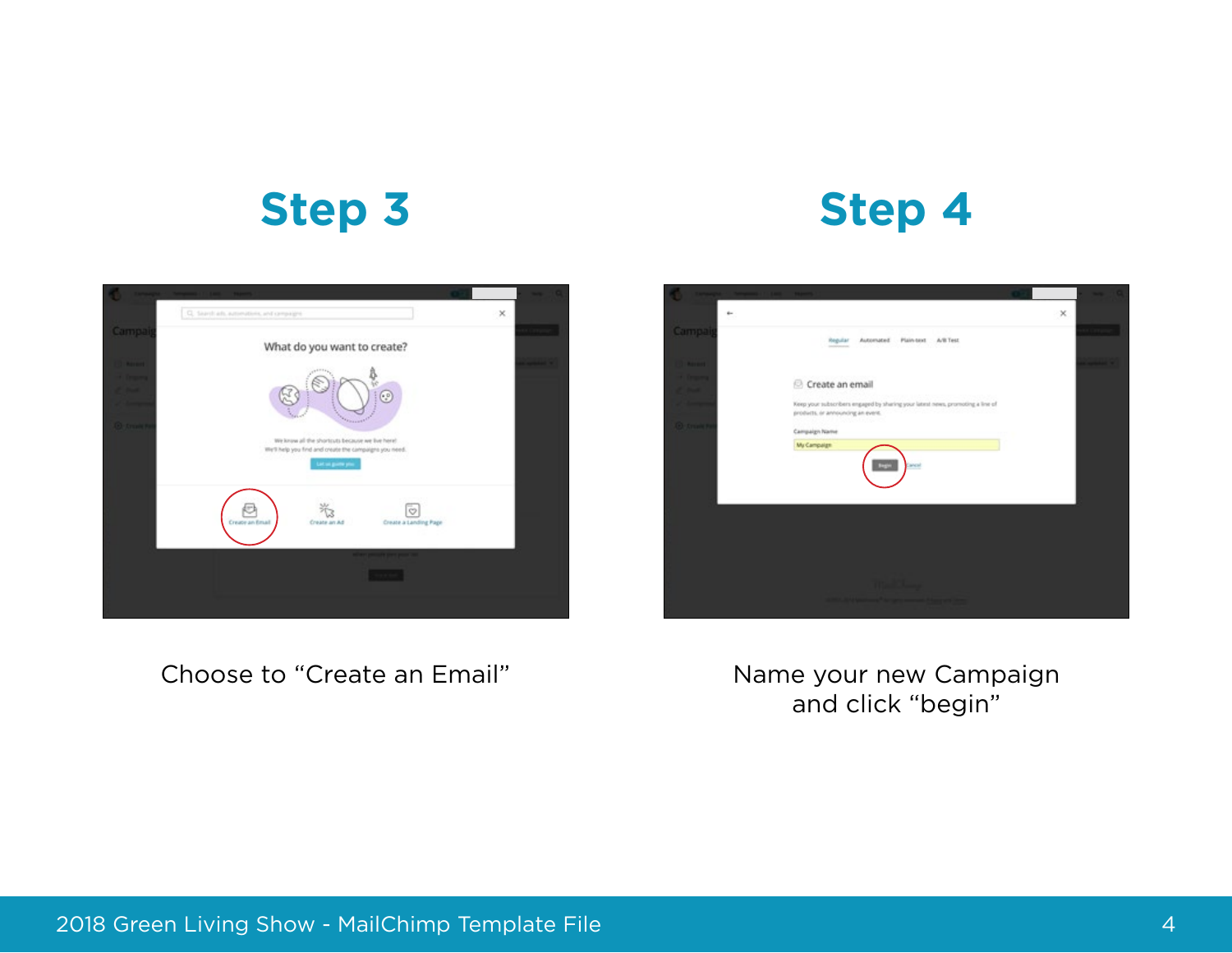| Templates Lists<br>Reports<br>Campagns                                         | O(1)<br>$\alpha$<br><b>Help</b><br>٠ |
|--------------------------------------------------------------------------------|--------------------------------------|
| Let's get started! (DGR)<br>Ø<br>Druft ernall                                  | 1. Schwalter<br><b>First Level</b>   |
| $\odot$<br>Subject<br>What's the subject line for this compagn?                | <b>Add Subject</b>                   |
| Content<br>Design the content for your email.                                  | Design Entail                        |
| Share your campaign https://malchi.mp/(moood/booxed) itals<br>Comment Facebook | Connect Twitter                      |
|                                                                                |                                      |
| Settings & Tracking Edit                                                       |                                      |
| . You're not using Conversations to manage replies.                            |                                      |

### **Step 5 Step 6**



Click "Design Email" Choose "2018 Green Living Show Exhibitor Template" as your email's template and click "Next"

2018 Green Living Show - MailChimp Template File 5 (1996) 2018 5 (1997) 3 (1998) 3 (1998) 3 (1998) 4 (1998) 3 (1998) 4 (1998) 3 (1998) 4 (1998) 3 (1999) 3 (1999) 3 (1999) 4 (1999) 3 (1999) 4 (1999) 3 (1999) 4 (1999) 3 (199